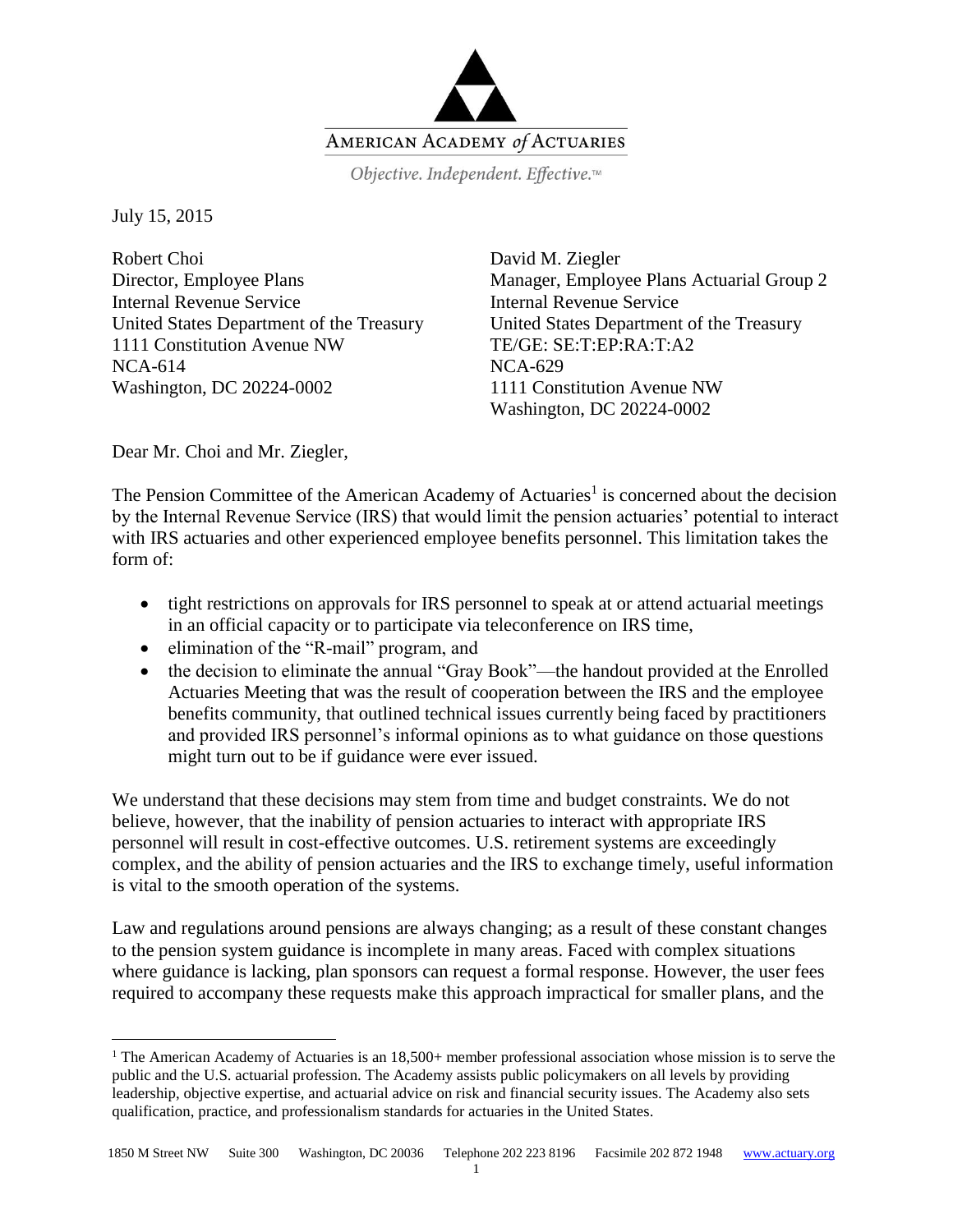timeline is so long that larger plans that request approval often find themselves in situations where they need to take action well before the answer is received.

In such situations, having the ability to receive informal opinions of very knowledgeable IRS personnel provides plan actuaries with a vital means of identifying appropriate courses of action on a timely basis. Without informal guidance, plans could proceed in a way that the IRS will not agree with and would have discouraged, had their advice been available beforehand. The time and effort needed for IRS personnel to work with plan sponsors to remedy these discrepancies when identified upon audit or when reviewed as part of a ruling request will far exceed the time spent to provide additional informal guidance.<sup>2</sup> In addition, these sorts of preventable errors increase costs for plan sponsors and in some cases end up affecting plan participants, resulting in a significant reduction in the effectiveness of the nation's retirement system.

The "Questions to IRS/Treasury and a Summary of Their Responses" or "Gray Book" is an excellent example of how the IRS has benefited through saving time and effort through collaboration with practitioners. The most recent accumulated Gray Books contain well over 1,000 answers to real-life questions and are read by well over 1,000 actuaries each year. The availability of such information likely eliminates a significant number of formal requests for guidance (or decisions to proceed without advice, resulting in potential errors).

We understand the concerns expressed by IRS and Treasury about practitioners and plan sponsors placing undue reliance upon the responses provided by the Gray Book—for example, even going so far as to cite the need for §411(d)(6) protection or other relief when regulations provide for a different approach than reflected in earlier Gray Book questions. However, the elimination of this form of "soft guidance" would best serve the needs of all if it were accompanied at the very least by a willingness to allow plan sponsors the flexibility to do something reasonable in the absence of formal guidance without disallowing that interpretation on audit. As actuaries with great experience in current practice, we believe that plan sponsors will generally accept a prospective change in the IRS's position on an issue. However, plan sponsors (and the practitioners who advise them) experience significant frustration when retroactive guidance comes out after plan sponsors have been dealing with an issue for a long time, particularly when the options for obtaining informal guidance have been severely restricted.

Additionally, we regard the interaction of IRS personnel with actuaries in the retirement space in particular as beneficial to the IRS, providing an effective early warning system for problems and difficulties within the nation's retirement systems. It is more timely than what can be gathered by formal commentary—a slow and often reactive process. Pension professionals will often have a better perspective on the breadth and impact of a particular issue than a single sponsor requesting a formal response on that same issue; obtaining such feedback in an informal context can help the IRS determine in advance how best to allocate its scarce resources for providing formal guidance.

 $\overline{a}$ 

<sup>&</sup>lt;sup>2</sup> We also note that Announcement 2015-19 makes significant changes to the determination letter program for individually designed plans that will restrict the ability of plan sponsors to receive certain types of formal determinations with respect to their written plans. The inability of many existing plans to receive a formal determination letter prior to plan termination magnifies the concerns with respect to restricting access to informal guidance from IRS actuaries.